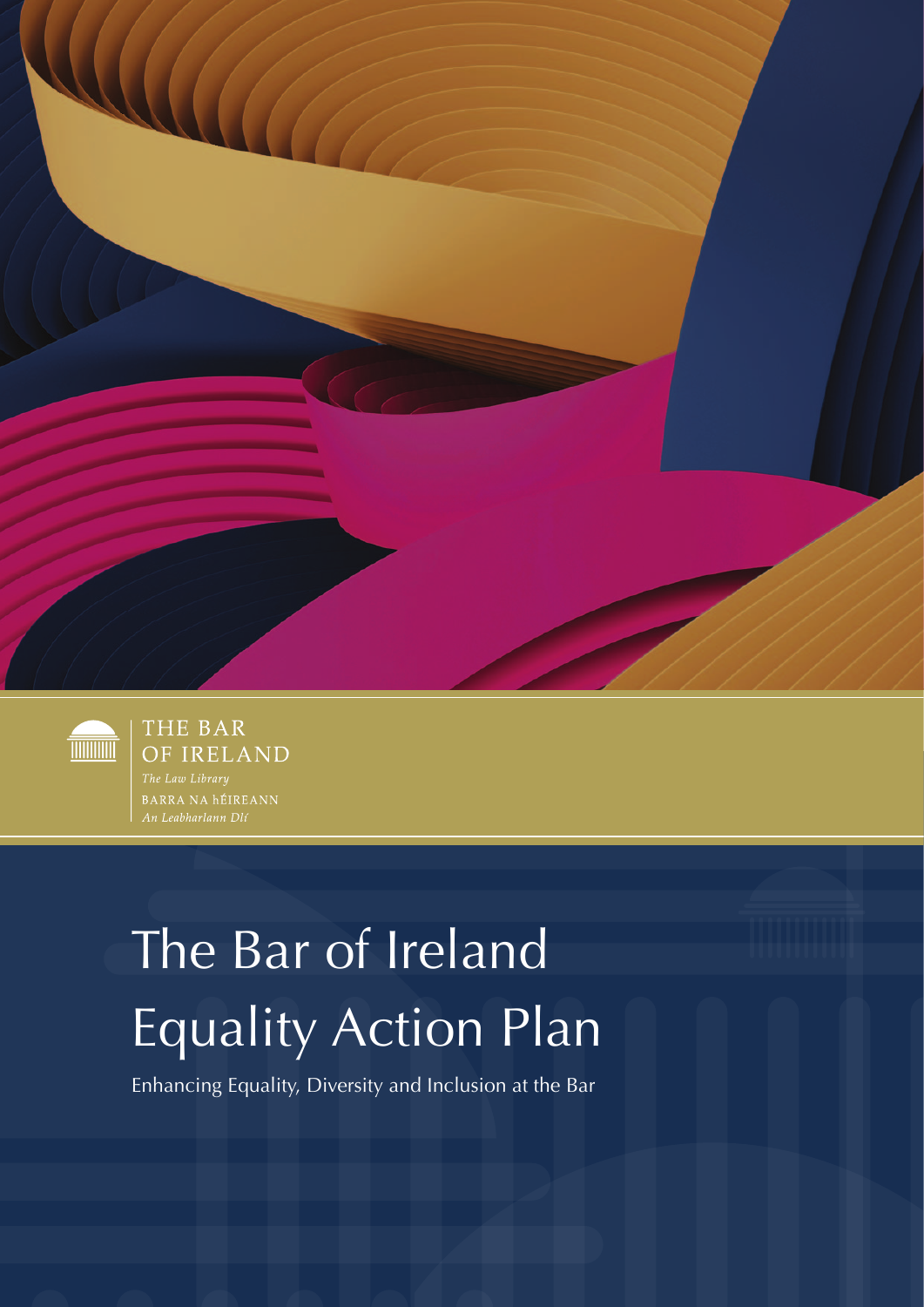| <b>Foreword</b>                                                                                                | 3              |
|----------------------------------------------------------------------------------------------------------------|----------------|
| <b>Aims</b>                                                                                                    | 4              |
| <b>Background</b>                                                                                              | 4              |
| <b>Objectives</b>                                                                                              | 4              |
| <b>Recommended actions</b>                                                                                     | 5              |
| Objective 1: To enhance public awareness of a positive equality,<br>diversity and inclusion culture at the Bar | 5              |
| Objective 2: To introduce and embed diversity<br>awareness training at the Bar                                 | 7              |
| Objective 3: To enhance access to the profession                                                               | 8              |
| Objective 4: To support fair and equitable practice development<br>and career progression opportunities        | $\overline{9}$ |
| Objective 5: To enhance the accessibility of member services at the Bar                                        | 10             |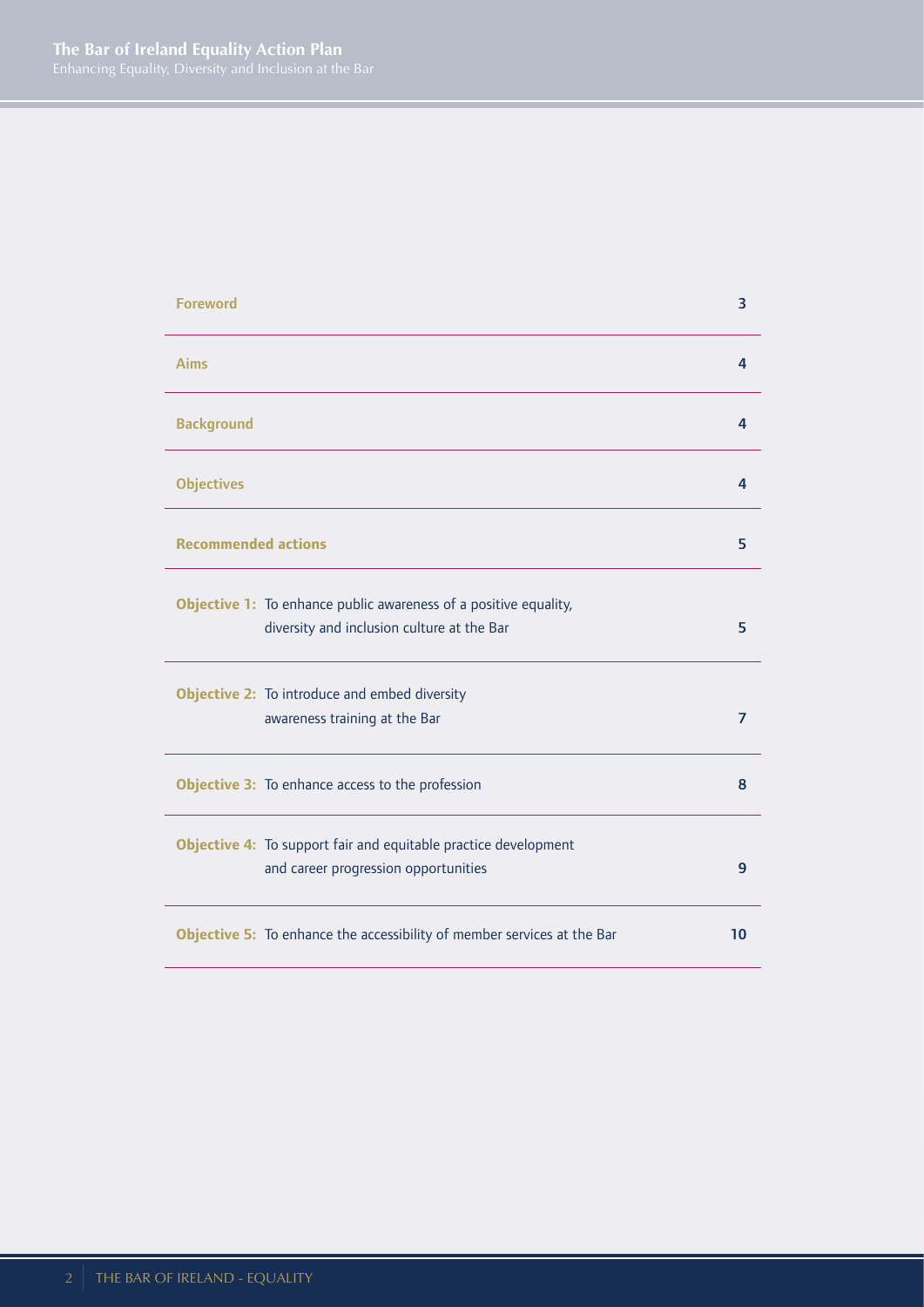## Foreword

It is a great pleasure to be involved in the launch of The Bar of Ireland's Equality Action Plan. The Bar of Ireland is committed to acting as a driving force in fostering equality, diversity and inclusion (EDI) across the legal profession through tackling imbalance and building a truly diverse membership, one of true inclusion, regardless of race, colour, creed or sexuality. It is the recognition of equality of all that drives this action plan.

Our new Strategic Plan October 2021 – 2024 places at its forefront the Equality Action Plan as we work to build and foster a more diverse and inclusive culture for all barristers. Recruitment and retention are challenges facing The Bar of Ireland as we aim to be reflective of our society as a whole. The Bar of Ireland acts for and on behalf of members of our society, so it is essential that we mirror that society. As a profession we strive for the rights of all, so it is imperative that we are a profession of 'all'. Our Equality Action Plan will work to mitigate barriers for those seeking access to our profession and services.

The plan outlines a series of clear and comprehensive steps by which The Bar of Ireland can advance the following five overarching EDI-related objectives:

- $\blacksquare$  enhancing public awareness of a positive equality, diversity and inclusion culture at the Bar;
- $\blacksquare$  introducing and embedding diversity awareness training at the Bar;
- $\blacksquare$  enhancing access to the profession;
- $\blacksquare$  supporting fair and equitable practice development and career progression opportunities; and,
- $\blacksquare$  enhancing the accessibility of member services at the Bar.

The plan also reinforces a core pillar of our vision – that diversity is strength. Greater diversity within our profession ensures a greater variety of voices, experiences, and insights that benefit all. It reflects community expectations of fairness in all aspects of the administration of the law and ensures that our profession is more representative of the composition of the community we serve.

This should not be considered an ambitious plan but simply an underscoring of our core values, namely that dignity and equality should be and are the very tenets of being a barrister; that dignity and equality are a right irrespective of gender, marital or family status, age, religion, race/ethnicity, disability, or sexual orientation.

We are indebted to those who kindly shared their experiences and provided input in the drafting of this plan, both external stakeholders and our own members and staff at The Bar of Ireland.

The implementation of the Equality Action Plan calls for the continued and coordinated mobilisation of a number of committees and departments/units across the organisation. To ensure accountability and transparency in its progress, this plan will be reviewed at the end of each legal year.

We look forward to the execution of the Equality Action Plan, the conversations it will spur, and the realisation of our efforts to build capacity and an inclusive culture across the legal sector here at The Bar of Ireland.

*Maura McNally SC* Chair, Council of The Bar of Ireland



Maura Al Mally S.C.

*Aoife McNickle BL* Chair, Equality and Resilience Committee of The Bar of Ireland



Aife Newelds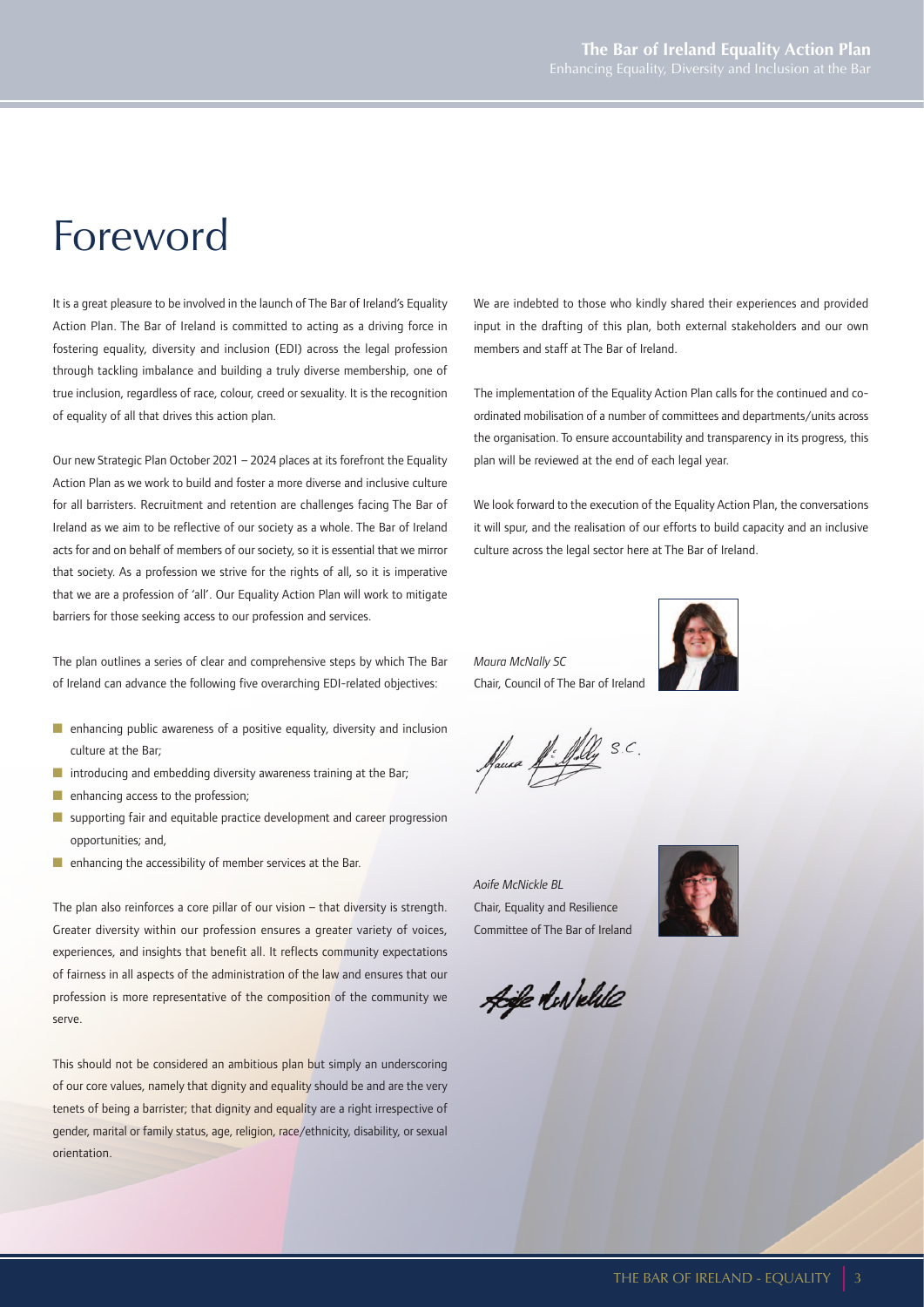## Aims

To promote and enhance equality, diversity and inclusion (EDI) at the Bar, with a particular focus on addressing the challenges faced by underrepresented, disadvantaged and minority groups. Through investment in, and implementation of, appropriate supports and resources, The Bar of Ireland aims to enhance access to the profession and the retention of a diverse membership. Areas of focus include, but are not limited to: gender; race and ethnicity; sexual orientation; disability; and/or, cultural or socioeconomic background.

We are committed to transparency and accountability as we work to advance EDI at The Bar of Ireland. This policy will undergo review before the end of each legal year.

## Background

The Equality Action Plan Working Group, a sub-committee of the Equality and Resilience Committee, has consulted the insights and expertise of relevant stakeholders in order to better understand the challenges faced by underrepresented, disadvantaged and minority groups in accessing and pursuing a career at the Bar. Among those consulted were: AsIAm, Ireland's national autism charity; the Association for Higher Education Access & Disability (AHEAD); the National Disability Authority; the Dyslexia Association of Ireland; the Immigrant Council of Ireland; the National Women's Council; the Irish Traveller Movement; the Irish Network Against Racism; and, the OUTLaw Network. We are indebted to those who gave so generously of their time and feedback.

An anonymous survey of the current membership of the Law Library was also carried out to assist the Working Group in understanding the current composition of the membership in terms of diversity. Members were invited to

disclose information relating to, for example, disability, ethnicity, and whether they experienced any discrimination in the workplace as a result of their background/characteristics, and what the Bar could do to better support them and others.

Consultation with external experts and current members enabled the Working Group to devise this Equality Action Plan. The Plan sets out a series of recommended actions to build upon existing EDI initiatives at the Bar, and to implement additional appropriate supports and resources to enhance access for, and retention of, those members who may encounter challenges over and above others.

Some of the issues raised by various groups can be addressed through improved communication from The Bar of Ireland and this need has been recognised in the development of this Plan.

## **Objectives**

*The Equality Action Plan's objectives are categorised under the following headings:*

| <b>OBJECTIVE 1</b> | To enhance public awareness of a positive equality, diversity and inclusion culture at the Bar |
|--------------------|------------------------------------------------------------------------------------------------|
|                    |                                                                                                |
| <b>OBJECTIVE 2</b> | To introduce and embed diversity awareness training at the Bar                                 |
|                    |                                                                                                |
| <b>OBJECTIVE 3</b> | To enhance access to the profession                                                            |
|                    |                                                                                                |
| <b>OBJECTIVE 4</b> | To support fair and equitable practice development and career progression opportunities        |
|                    |                                                                                                |
| <b>OBJECTIVE 5</b> | To enhance the accessibility of member services at the Bar                                     |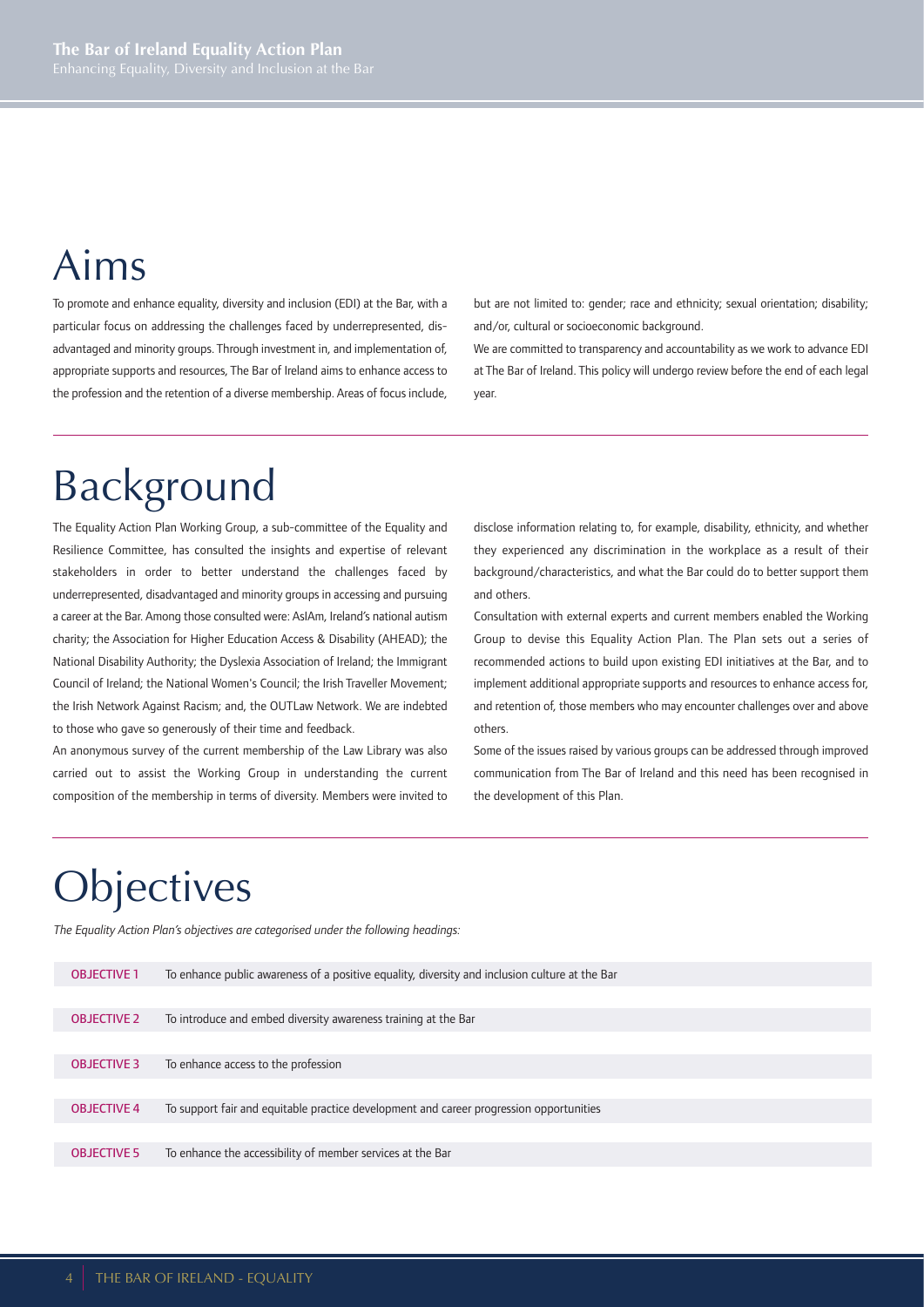**THURSE** 

## Recommmended actions

A number of actions have been identified within each objective:

## **OBJECTIVE 1:**

### To enhance public awareness of a positive equality, diversity and inclusion culture at the Bar

| <b>ACTION</b>                                                                                                                                                                                                                                                                                                                                                                                                                                                                                                                                                                                                                                                                                                                                                                                                                                                                                                        | <b>RESPONSIBILITY</b>                                                                                                                                           |
|----------------------------------------------------------------------------------------------------------------------------------------------------------------------------------------------------------------------------------------------------------------------------------------------------------------------------------------------------------------------------------------------------------------------------------------------------------------------------------------------------------------------------------------------------------------------------------------------------------------------------------------------------------------------------------------------------------------------------------------------------------------------------------------------------------------------------------------------------------------------------------------------------------------------|-----------------------------------------------------------------------------------------------------------------------------------------------------------------|
| A. Devise and implement a communications strategy/awareness campaign,<br>which informs current and prospective members about the Bar's EDI<br>supports and initiatives. Ensure that information is publicly available on the<br>Law Library website.                                                                                                                                                                                                                                                                                                                                                                                                                                                                                                                                                                                                                                                                 | <b>Communications Department</b><br><b>Public Affairs Committee</b><br>Equality and Resilience Committee<br>H                                                   |
| B. Ensure a commitment to incorporate EDI into the strategic plan of The Bar<br>of Ireland.                                                                                                                                                                                                                                                                                                                                                                                                                                                                                                                                                                                                                                                                                                                                                                                                                          | <b>Communications Department</b><br>Council<br>a a                                                                                                              |
| C. Identify champions within the membership, e.g., a panel of members from<br>diverse backgrounds, to promote visibility of law as a career choice among<br>schools (particularly those with little or no connection to the Bar) and<br>universities.                                                                                                                                                                                                                                                                                                                                                                                                                                                                                                                                                                                                                                                                | <b>Communications Department</b><br>ш<br>Equality and Resilience Committee<br><b>Public Affairs Committee</b>                                                   |
| D. Encourage and support champions to act as visible role models for<br>colleagues and prospective entrants. Establish a facility whereby the panel<br>of champions can be contacted by members and prospective entrants on<br>an informal basis in order to seek guidance/advice in relation to the<br>profession.                                                                                                                                                                                                                                                                                                                                                                                                                                                                                                                                                                                                  | <b>Communications Department</b><br>. .<br>Equality and Resilience Committee<br><b>Public Affairs Committee</b><br><b>Education and Training Committee</b><br>ш |
| E. Expand the 'Look into Law' TY programme through targeted promotion to<br>students of underrepresented, disadvantaged and minority groups via<br>representative/affiliated organisations and institutions, e.g., students with<br>disabilities, students who are in Direct Provision, members of the Traveller<br>Community, etc.<br>Ensure that work experience/shadowing opportunities are advertised in<br>consultation with community interests, to ensure reach.<br>Seek to enhance diverse representation in course content, as well as content<br>accessibility, to facilitate students with disabilities in accessing and viewing<br>the material.<br>When offering in-person components, where possible, reserve a quota of<br>additional places for students of underrepresented, disadvantaged and<br>minority groups, in addition to those from DEIS schools, and consider<br>relevant accommodations. | Look into Law TY Programme<br>ш<br><b>Education and Training Committee</b>                                                                                      |
|                                                                                                                                                                                                                                                                                                                                                                                                                                                                                                                                                                                                                                                                                                                                                                                                                                                                                                                      |                                                                                                                                                                 |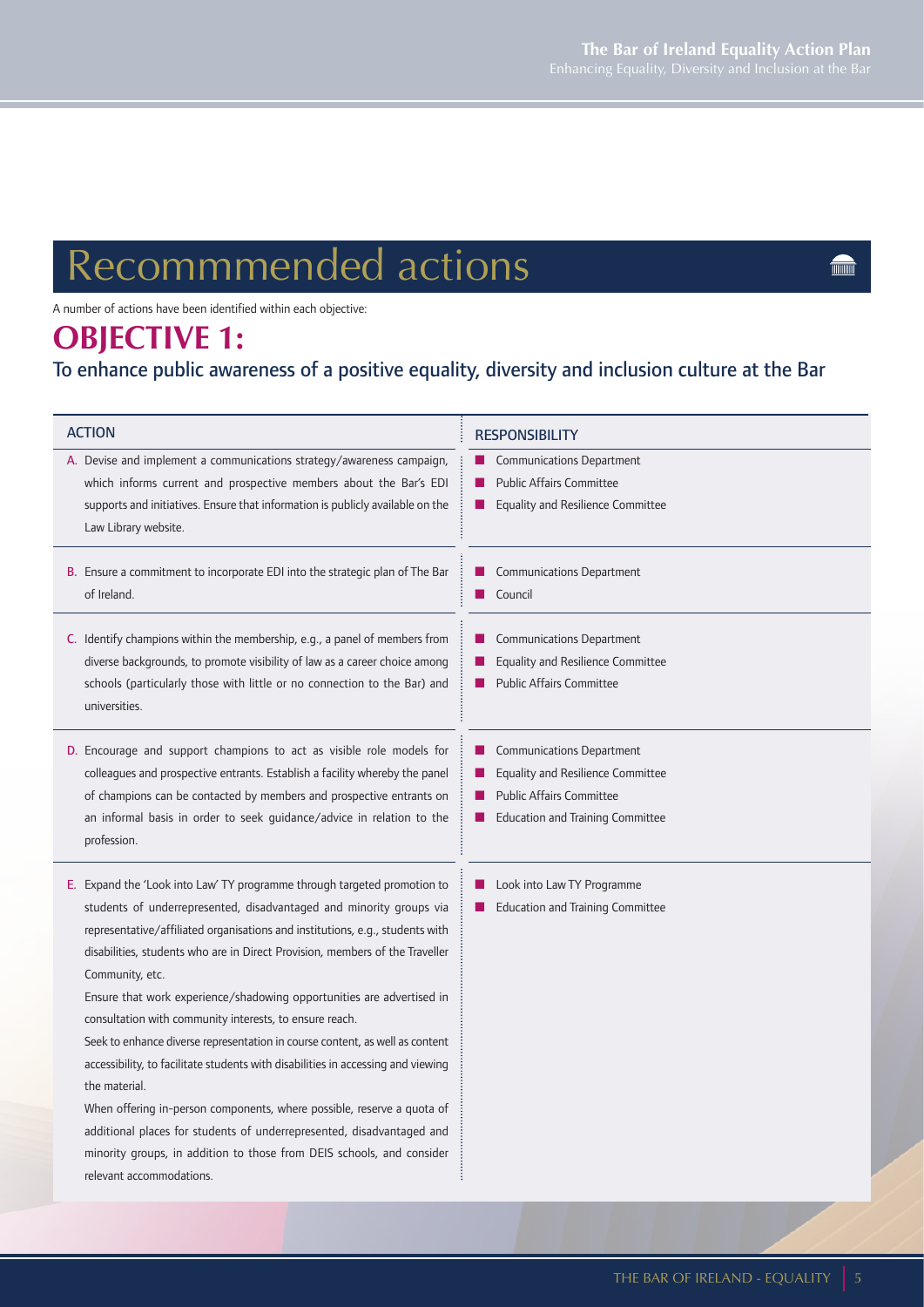- F. Review and promote the Bar's Disability Support Statement and provide open, accessible information on disclosure and reasonable accommodations. Seek to ensure that members and new entrants feel supported and comfortable in sharing their disability status.
- G. Seek to ensure minority inclusion within The Bar of Ireland's Council and committee memberships/co-options.
- H. Encourage The Bar of Ireland executive to participate in paid internship schemes/graduate programmes and to commit to continuing to recruit a diverse and inclusive workforce, e.g., AsIAm Owl project, AHEAD WAM project. Also consider the possibility of shadowing.
- I. Implement ethnic equality monitoring, including the roll-out and implementation of an ethnic identifier (in line with EU standards) across data collection points to monitor and access participation of underrepresented, disadvantaged and minority groups, and to inform evidence-based analysis.
- J. Apply a data collection set to record new entrants by ethnicity, and with inclusion of school location, which would be assessed annually, and remedial actions taken to address barriers and improve, and target diverse entrants going forward.
- K. Apply EDI standard proofing across all literature and settings including the Code of Conduct for Barristers. Scrutinise drafts for any potential specific and unintended impacts on underrepresented, disadvantaged or minority groups.
- L. Continue to increase the visibility of the Voluntary Assistance Scheme for underrepresented, disadvantaged, minority and other diverse interest groups working in the equality and human rights area.

#### ACTION **RESPONSIBILITY**

- **n** Communications Department
- **Member Relations**
- Library Committee
- Equality and Resilience Committee
- $\Box$  Council
- Committees
- **HR Department**
- Council
- **n** Member Relations
- **n** Equality and Resilience Committee
- **n** Member Relations
- $\Box$  Council
- **n** Library Committee
- **n** Communications Department
- Public Affairs Committee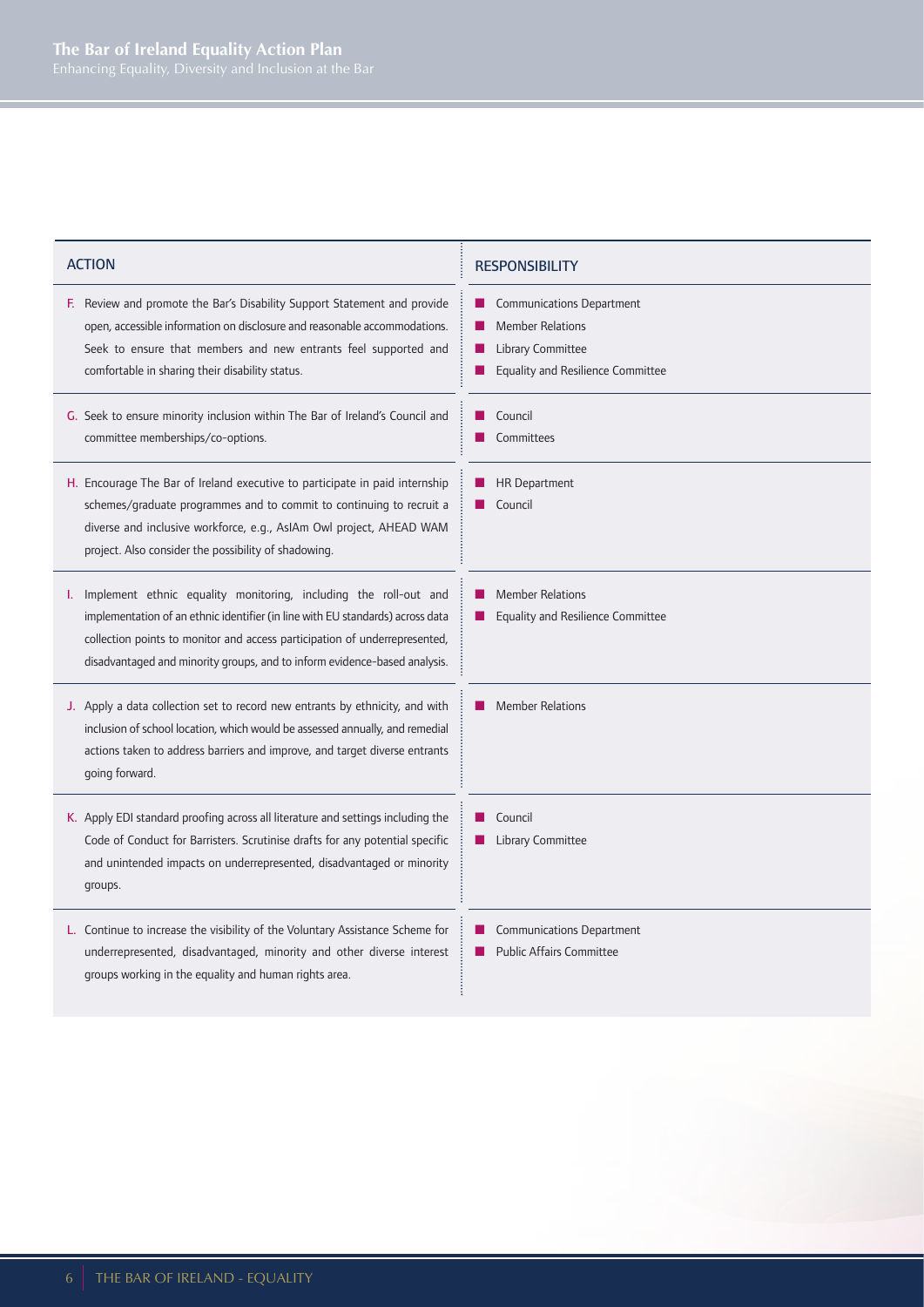## **OBJECTIVE 2:**

### To introduce and embed diversity awareness training at the Bar

| <b>ACTION</b>                                                                     | <b>RESPONSIBILITY</b>                   |
|-----------------------------------------------------------------------------------|-----------------------------------------|
| A. Provide EDI awareness training for masters, mentors, staff, and for the wider  | <b>Education and Training Committee</b> |
| membership as part of the Bar's continuing professional development (CPD)         | . .                                     |
| programme.                                                                        | HR Department                           |
| <b>B.</b> Advocate for the inclusion of an EDI module within course programmes in | Equality and Resilience Committee       |
| legal education institutions.                                                     | . .                                     |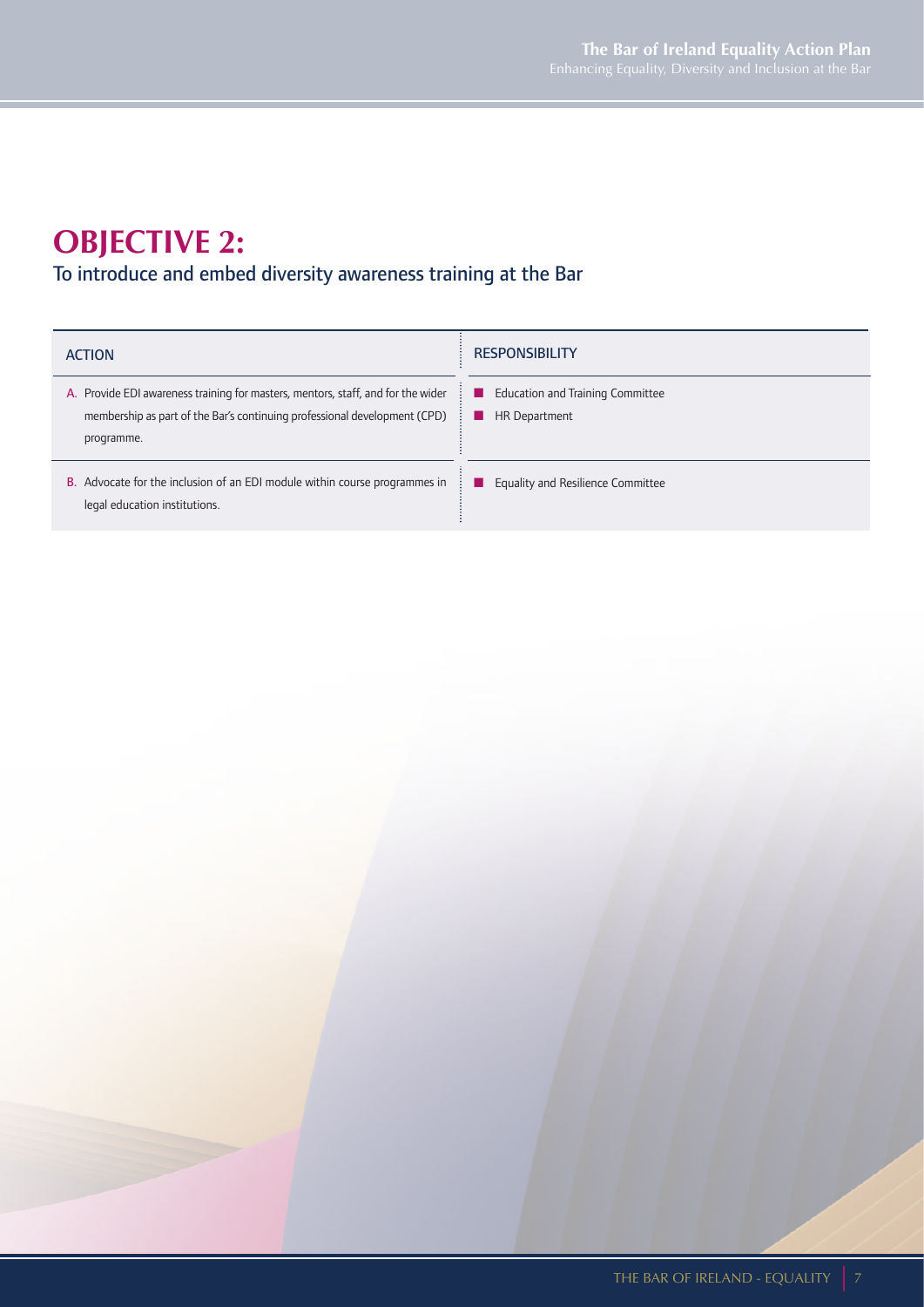### **OBJECTIVE 3:** To enhance access to the profession

| <b>ACTION</b>                                                                                                                                                                                                                                                                                                                                                                                                                                                                                             | <b>RESPONSIBILITY</b>                                                               |
|-----------------------------------------------------------------------------------------------------------------------------------------------------------------------------------------------------------------------------------------------------------------------------------------------------------------------------------------------------------------------------------------------------------------------------------------------------------------------------------------------------------|-------------------------------------------------------------------------------------|
| A. Liaise with the King's Inns and third-level institutions delivering legal<br>education to create better pathways for underrepresented, disadvantaged<br>and minority groups to ensure that barriers are addressed, such as greater<br>engagement with college access offices, and scholarship and bursary schemes.                                                                                                                                                                                     | <b>Education and Training Committee</b><br><b>Equality and Resilience Committee</b> |
| B. Publicise that the compulsory Irish module, which is required as part of the<br>Barrister-at-Law degree course, does not have an exam component.                                                                                                                                                                                                                                                                                                                                                       | Equality and Resilience Committee                                                   |
| C. Liaise with the King's Inns to consider possible alternative dining times and<br>venues in order to assist those living outside Dublin and those with caring<br>responsibilities. Also liaise regarding the possibility of increased<br>opportunities for dining with practising members of the profession.                                                                                                                                                                                            | <b>Equality and Resilience Committee</b>                                            |
| D. Liaise with the King's Inns to consider different options to satisfy the dining<br>requirement in a way that might be more suitable for individuals with<br>disabilities or neurodiverse conditions (autism, dyslexia, etc.).                                                                                                                                                                                                                                                                          | <b>Equality and Resilience Committee</b>                                            |
| E. Periodically update and review the Pupil Guidelines, which are provided to<br>applicants and new entrants, and are publicly available on The Bar of Ireland<br>website. Ensure comprehensive coverage of pupillage: The Bar of Ireland<br>requirements for masters and pupils; the process for attaining a master; the<br>financial support available for pupils; the Bar mentoring programme for<br>pupils; and, how pupils might deal with any issues that may arise during<br>their pupillage year. | <b>Education and Training Committee</b><br><b>Member Relations</b>                  |
| F. Consider establishing additional bursaries for those in their first years at the<br>Bar from disadvantaged groups.                                                                                                                                                                                                                                                                                                                                                                                     | <b>Education and Training Committee</b><br><b>Equality and Resilience Committee</b> |
| G. Incorporate further supports into The Bar of Ireland mentoring scheme for<br>new entrants who have a disability through providing disability awareness<br>training opportunities for mentors and/or establishing mentors with related<br>experience, where requested.                                                                                                                                                                                                                                  | <b>Education and Training Committee</b><br><b>Member Relations</b>                  |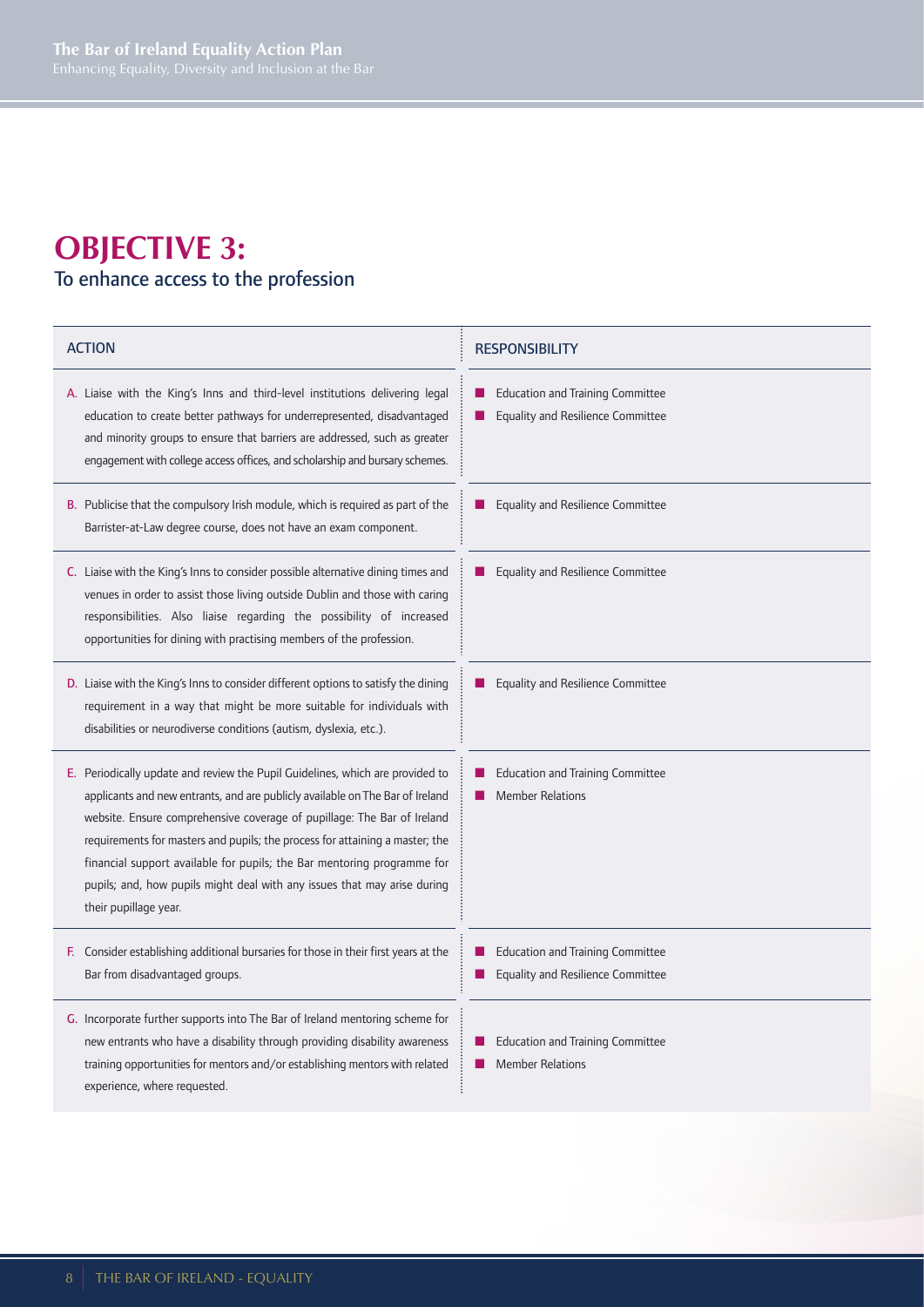## **OBJECTIVE 4:**

## To support fair and equitable practice development and career progression opportunities

| <b>ACTION</b>                                                                                                                                                                                                                                                                       | <b>RESPONSIBILITY</b>                                                        |
|-------------------------------------------------------------------------------------------------------------------------------------------------------------------------------------------------------------------------------------------------------------------------------------|------------------------------------------------------------------------------|
| A. Ensure meaningful female representation by improving access to all areas of<br>practice for female counsel via the promotion of equitable briefing practices.                                                                                                                    | <b>Equality and Resilience Committee</b><br>. .                              |
| <b>B.</b> Promote and publicise the supports available to members taking extended<br>periods of leave, including parental leave (maternity/adoptive/paternity<br>leave) and personal leave (carer/illness/bereavement), and consider the<br>possibility of enhancing such supports. | <b>Equality and Resilience Committee</b><br><b>Communications Department</b> |
| <b>C.</b> Enhance the supports provided to members returning to practice after a<br>period of parental leave (maternity/adoptive/paternity leave).                                                                                                                                  | <b>Equality and Resilience Committee</b><br>Library Committee                |
| <b>D.</b> Provide support to members undergoing fertility treatment/IVF/fostering.                                                                                                                                                                                                  | <b>Equality and Resilience Committee</b><br>Library Committee                |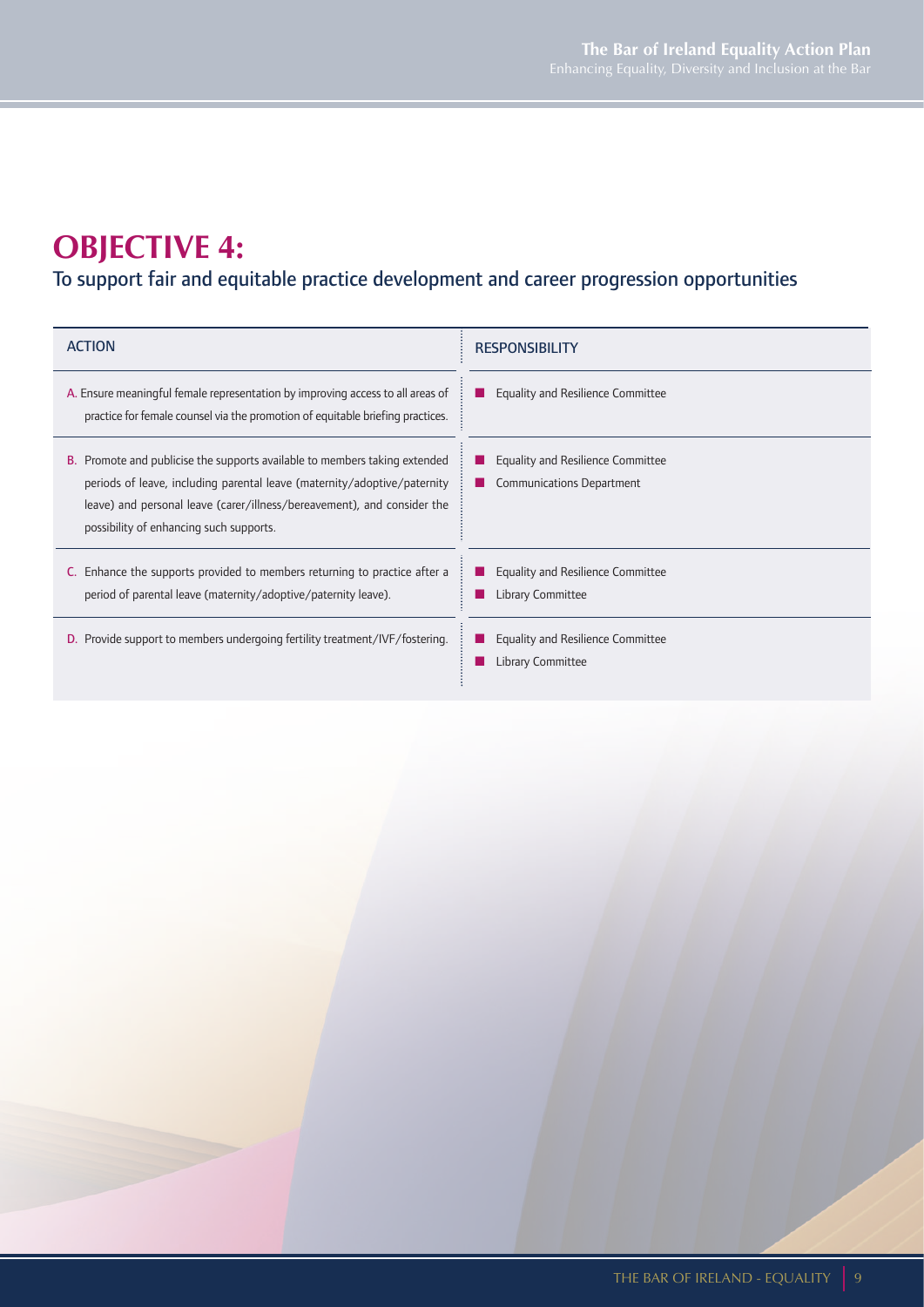## **OBJECTIVE 5:**

### To enhance the accessibility of member services at the Bar

| <b>ACTION</b>                                                                                                                                                                                                                                                                                                                                                                                                                                                                                                                                                                    | <b>RESPONSIBILITY</b>                                                                                              |
|----------------------------------------------------------------------------------------------------------------------------------------------------------------------------------------------------------------------------------------------------------------------------------------------------------------------------------------------------------------------------------------------------------------------------------------------------------------------------------------------------------------------------------------------------------------------------------|--------------------------------------------------------------------------------------------------------------------|
| A. Conduct an accessibility audit in order to review the accessibility of legal<br>texts and databases, and the potential need for assistive technologies.                                                                                                                                                                                                                                                                                                                                                                                                                       | Library Services                                                                                                   |
| B. Enhance application of universal design principles across all member services<br>including the Bar's procurement processes (i.e., where accessibility is a key<br>criterion in the procurement of services from vendors), products, built<br>environment, public spaces, and communication channels (written, spoken,<br>digital and signed).                                                                                                                                                                                                                                 | Communications Department<br>Finance Department<br><b>Library Services</b><br><b>Estates</b>                       |
| C. Invite a cohort of individuals from various underrepresented groups to visit<br>the Bar to explore, advise and reflect on the level of accessibility to the<br>profession with regard to the traditional day-to-day practice of it, including<br>member services and the surrounding physical infrastructure.<br>Following this consultation process, determine further actions to be<br>undertaken by the Bar to enhance accessibility. Liaise with the Courts<br>Service's Building Committee to advocate for further action regarding<br>accessibility and infrastructure. | Equality and Resilience Committee<br><b>Communications Department</b><br><b>Library Services</b><br><b>Estates</b> |
| D. Review special accommodation procedures upon entry to the profession.<br>Encourage disclosure of needs more positively and proactively. Additionally,<br>provide a facility for existing members who may have acquired a disability<br>later in their career to disclose and request assistance/support if needed.                                                                                                                                                                                                                                                            | <b>Member Relations</b><br>Library Committee<br><b>Equality and Resilience Committee</b>                           |
| E. Continue to implement a priority of needs system for the allocation of desks<br>in suitable locations to those with disabilities.                                                                                                                                                                                                                                                                                                                                                                                                                                             | <b>Member Relations</b>                                                                                            |
| F. Facilitate a booking system whereby members with particular needs can<br>reserve desks.                                                                                                                                                                                                                                                                                                                                                                                                                                                                                       | <b>Member Relations</b><br><b>Library Services</b><br>Library Committee                                            |
| G. Facilitate bookable quieter workspaces as an alternative to open plan office<br>settings that may pose accessibility issues to members with disabilities or<br>neurodiverse conditions.                                                                                                                                                                                                                                                                                                                                                                                       | <b>Member Relations</b><br><b>Library Services</b><br>Library Committee<br>ш                                       |